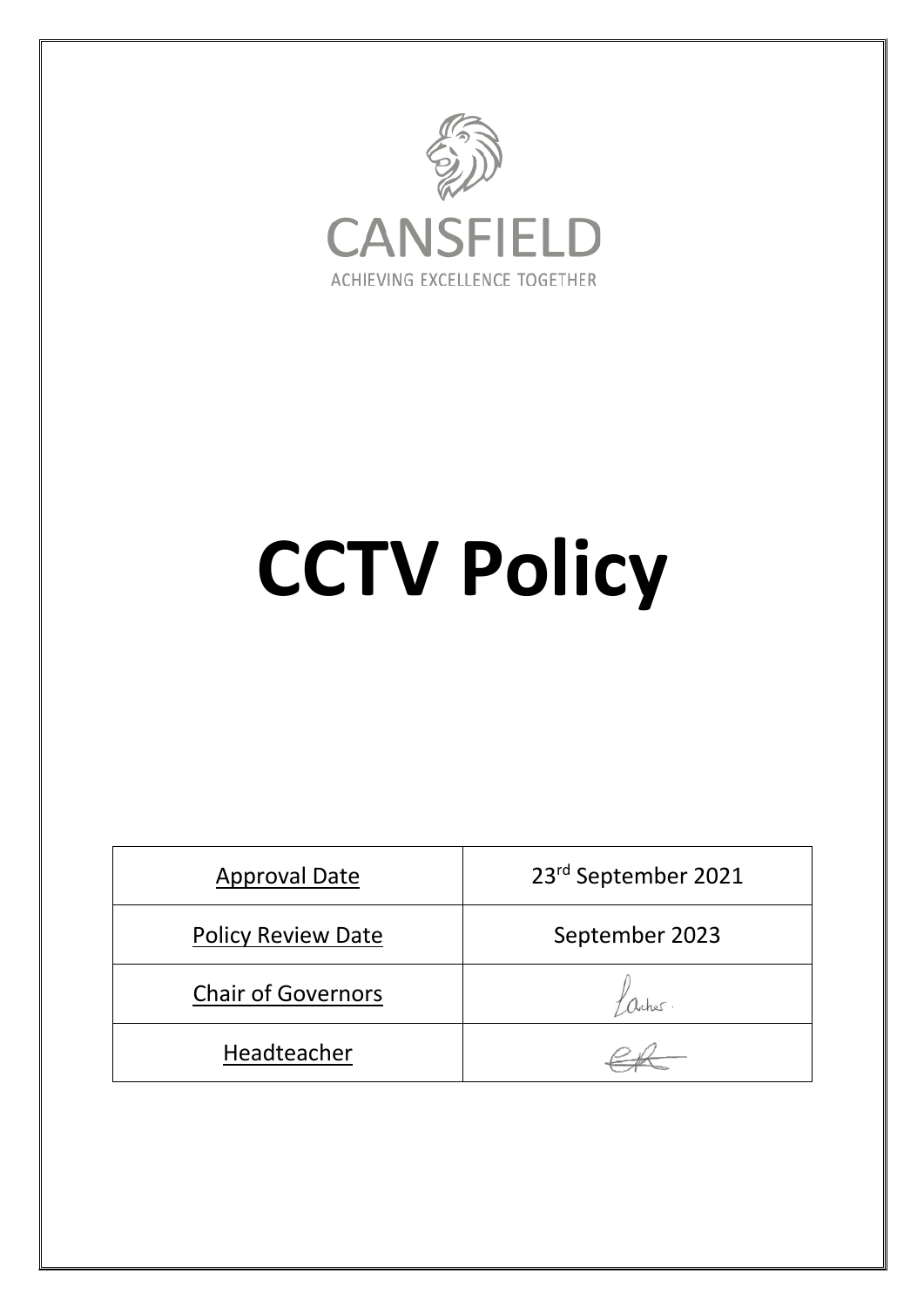### **1. Introduction**

The school recognises that CCTV systems can be privacy intrusive. For this reason, the school has carried out a data protection impact assessment. The result of the data protection impact assessment has informed the school's use of CCTV and the contents of this policy. Review of this policy shall be repeated regularly, and whenever new equipment is introduced a full review will be conducted. We aim to conduct reviews no later than every two years.

# **2. Objectives**

The purpose of the CCTV system is to assist the school in reaching these objectives:

- To protect pupils, staff and visitors against harm to their person and / or property.
- To increase a sense of personal safety and reduce the fear of crime.
- To protect the school buildings and assets.
- To support the police in preventing and detecting crime.
- To assist in identifying, apprehending and prosecuting offenders.
- To assist in establishing the cause of accidents and other adverse incidents and prevent reoccurrence.
- To assist in managing the school.

### **3. Purpose of this Policy**

The purpose of this Policy is to regulate the management, operation and use of the CCTV system (closed circuit television) at the school. The CCTV system used by the school comprises of several cameras around the site; details of where the cameras are located can be obtained from the IT Technician.

### **4. Statement of Intent**

- The CCTV system will seek to comply with the requirements both of the Data Protection Act and the most recent Commissioner's Code of Practice.
- The school will treat the system, all information, documents and recordings (both those obtained and those subsequently used) as data protected under the Act.
- The system has been designed so far as possible to deny observation on adjacent private homes, gardens and other areas of private property.
- Materials or knowledge secured as a result of CCTV will not be used for any commercial purpose.
- Images will only be released to the media for use in the investigation of a specific crime with the written authority of the police. Images will never be released to the media for purposes of entertainment.
- The planning and design has endeavoured to ensure that the system will give maximum effectiveness and efficiency but it is not possible to guarantee that the system will cover or detect every single incident taking place in the areas of coverage.
- Warning signs, as required by the Code of Practice of the Information Commissioner, will be clearly visible on the site and make clear who is responsible for the equipment.
- Where wireless communication takes place between cameras and a receiver, signals shall be encrypted to prevent interception.
- Recorded images will only be retained long enough for any incident to come to light (e.g. for a theft to be noticed) and the incident to be investigated. In the absence of compelling a need to retain images for longer (such as an ongoing investigation or legal action), data will be retained for no longer than 28 days.

### **5. System Management**

- Access to the CCTV system and data shall be password protected.
- The CCTV system will be administered and managed by the IT Technician who will act as System Manager and take responsibility for restricting access, in accordance with the principles and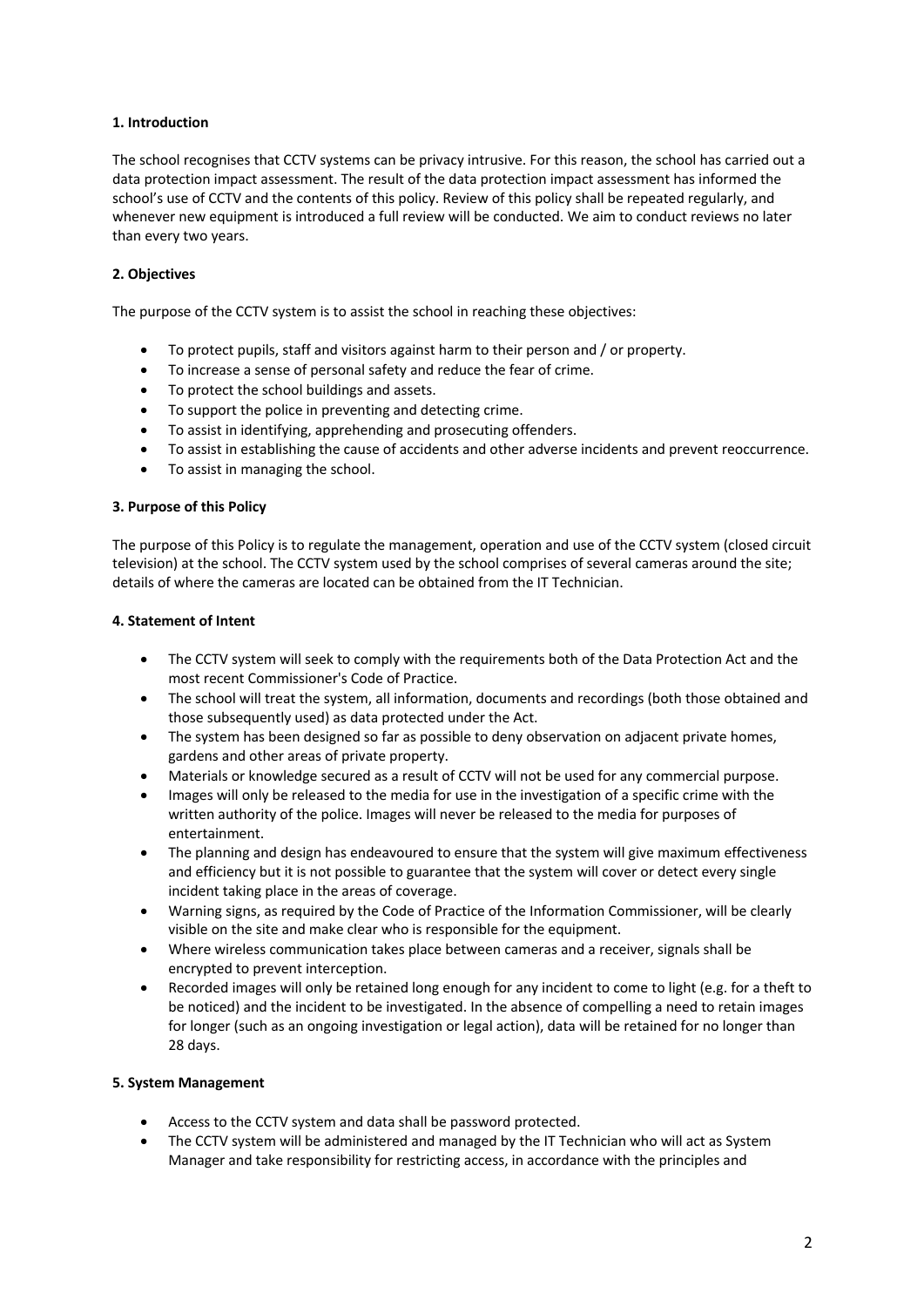objectives expressed in this policy. In the absence of the Systems Manager the system will be managed by the Business Manager.

- The system and the data collected will only be available to the Systems Manager, his/her replacement and appropriate members of the senior leadership team as determined by the Headteacher.
- The CCTV system is designed to be in operation 24 hours each day, every day of the year, though the school does not guarantee that it will be working during these hours.
- The System Manager will check and confirm the efficiency of the system regularly and in particular that the equipment is properly recording and that cameras are functional.
- Cameras have been selected and positioned so as to best achieve the objectives set out in this policy in particular by providing clear, usable images.
- Unless an immediate response to events is required, cameras will not be directed at an individual, their property or a specific group of individuals, without authorisation in accordance with the Regulation of Investigatory Power Act, 2000.
- Where a person other than those mentioned above requests access to the CCTV data or system, the System Manager must satisfy him/herself of the identity and legitimacy of purpose of any person making such request. Where any doubt exists access will be refused.
- Details of all accessing CCTV images will be recorded in a system log book including time/data of access and details of images viewed and the purpose for so doing.

#### **6. Downloading Captured Data onto Other Media**

- In order to maintain and preserve the integrity of the data (and to ensure their admissibility in any legal proceedings) any downloaded media used to record events from the hard drive must be prepared in accordance with the following procedures:
	- o Each downloaded media must be identified by a unique mark.
	- $\circ$  Before use, each downloaded media must be cleaned of any previous recording.
	- $\circ$  The System Manager will register the date and time of downloaded media insertion, including its reference.
	- $\circ$  Downloaded media required for evidential purposes must be sealed, witnessed and signed by the System Manager, then dated and stored in a separate secure evidence store. If a downloaded media is not copied for the police before it is sealed, a copy may be made at a later date providing that it is then resealed, witnessed and signed by the System Manager, then dated and returned to the evidence store.
	- o If downloaded media is archived the reference must be noted.
- Images may be viewed by the police for the prevention and detection of crime and by the Systems Manager, his/her replacement and the Headteacher and other authorised senior leaders. However, where one of these people may be later called as a witness to an offence and where the data content may be used as evidence, it shall be preferable if possible, for that person to withhold viewing of the data until asked to do so by the police.
- A record will be maintained of the viewing or release of any downloaded media to the police or other authorised applicants.
- Should images be required as evidence, a copy may be released to the police under the procedures described in this policy. Images will only be released to the police on the clear understanding that the downloaded media (and any images contained thereon) remains the property of the school, and downloaded media (and any images contained thereon) are to be treated in accordance with Data Protection legislation. The school also retains the right to refuse permission for the police to pass the downloaded media (and any images contained thereon) to any other person. On occasions when a Court requires the release of a downloaded media this will be produced from the secure evidence store, complete in its sealed bag.
- The police may require the school to retain the downloaded media for possible use as evidence in the future. Such downloaded media will be properly indexed and securely stored until they are needed by the police.